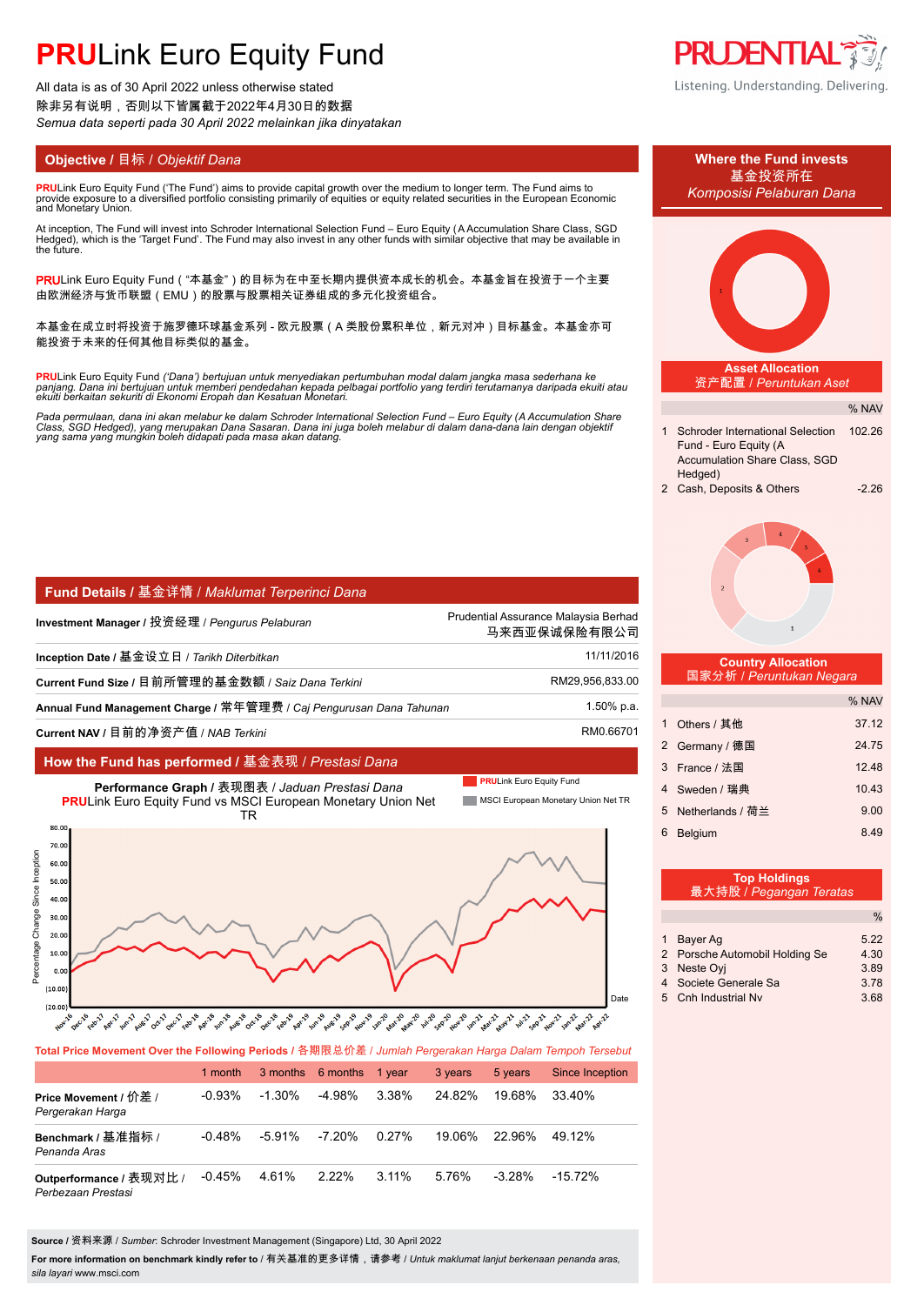# **PRULink Euro Equity Fund**

All data is as of 30 April 2022 unless otherwise stated 除非另有说明,否则以下皆属截于2022年4月30日的数据 *Semua data seperti pada 30 April 2022 melainkan jika dinyatakan*



# **Monthly Update /** 每月简报 / *Peningkatan Bulanan*

### **Market Review /** 市场回顾 */ Tinjauan Bulanan*

April saw further declines for eurozone equities as the war in Ukraine continued and there was no let up in inflationary pressures. Annual eurozone inflation reached 7.5% in April, up from 7.4% in March. Russia halted gas supplies to Poland and Bulgaria after the two countries refused to comply with a decree from Russia that payment must be made in roubles.

The eurozone economy grew by 0.2% QoQ on Q1 and the unemployment rate dipped in February to 6.8%, from 6.9% in January. Forward-looking indicators painted a mixed picture: the services purchasing managers index hit an eight-month high amid an upturn in tourism, but manufacturing PMI reached a 22-month low.

乌克兰战争仍在持续,而通膨压力也未纾解,欧元区股市因之在4月进一步走低。欧元区4月的常年通膨率达7.5%,3月为7.4%。俄罗斯停止向波兰与保加利亚提 供天然气,因为他们拒绝遵守俄罗斯的指令以卢布付款。

# 第1季的季对季欧元区经济成长增0.2%,而失业率从1月的6.9%减至2月的6.8%。预测指标显示出不一致的情况。服务采购经理人指数(PMI)因旅游业的好转而 达至8个月以来的高峰,但制造业采购经理人指数则处于22个月以来的低点。

*Ekuiti zon euro mengalami kemerosotan selanjutnya di bulan April apabila perang di Ukraine berlanjutan dan tekanan inflasi belum dapat diredakan. Inflasi tahunan zon Euro mencapai 7.5% pada bulan April, meningkat daripada 7.4% pada bulan Mac. Rusia menghentikan bekalan gas ke Poland dan Bulgaria selepas kedua-dua negara tersebut enggan mematuhi dekri oleh Rusia bahawa pembayaran mesti dibuat dalam Ruble.*

*Ekonomi zon euro meningkat sebanyak 0.2% QoQ pada Q1 manakala kadar pengangguran menyusut kepada 6.8% di bulan Februari, berbanding 6.9% pada Januari. Penunjuk berpandangan ke hadapan memberi gambaran yang bercampur-campur: indeks pengurus pembelian perkhidmatan mencecah paras tertinggi lapan bulan di tengah-tengah peningkatan sektor pelancongan, tetapi PMI pembuatan mencapai paras terendah dalam 22 bulan.*

## **Market Outlook /** 市场展望 */ Gambaran Bulanan*

After a rebound in March, markets were clearly lower again in April. This was largely a response to a shift in expectations of interest rate rises, especially in the US, amid ongoing elevated inflation. The market is now expecting an interest rate rise even in the eurozone this year. The result is that growth areas of the market lagged value again. Supply chain problems also remain a key focus for markets, especially given ongoing lockdowns in some major Chinese cities.

The quarterly earnings season is under way. Earnings are in fact holding up relatively well in Europe. However, even companies who surpass expectations are not being rewarded for this by the market, especially those firms with more cyclical businesses. Instead, markets are looking ahead amid concerns that cost pressures are still yet to be felt in full.

市场在3月回弹后,又在4月明显下跌,这主要来自市场在通膨升温的环境中对升息预期改变的反应,特别是在美国。市场目前预期今年会升息,包括欧元区,结 果其成长领域再次低于价值领域。供应链问题仍旧是市场的焦点所在,特别是在一些主要的中国城市持续受到封锁管制的情况下。

# 季度盈利报告正陆续出炉。欧洲的盈利相对标青。尽管如此,即使是超越预期的公司也没有受到市场的青睐,特别是那些有较多周期性质业务者。相反的,市场 认为成本压力尚未达至巅峰。

*Selepas melonjak pada bulan Mac, pasaran jelas lebih rendah pada bulan April. Sebahagian besarnya berikutan tindak balas kepada perubahan jangkaan kenaikan kadar faedah, terutamanya di AS, di tengah-tengah peningkatan inflasi yang berterusan. Pasaran kini menjangkakan kenaikan kadar faedah termasuk di zon Euro tahun ini. Hasilnya ialah kawasan pertumbuhan di pasaran kekurangan nilai lagi. Masalah rantaian bekalan juga kekal menjadi tumpuan utama pasaran, khususnya berikutan sekatan pergerakan yang berterusan di beberapa bandar utama di China.*

*Musim pendapatan suku tahunan sedang dirumuskan. Sebenarnya, pendapatan bertahan dengan baik secara relatif di Eropah. Namun begitu, meskipun syarikat yang melangkaui*  jangkaan tidak diberi ganjaran oleh pasaran, terutam sekali firma yang mempunyai lebih banyak perniagaan kitaran. Sebaliknya, pasaran memandang ke hadapan di tengah-tengah *kebimbangan bahawa tekanan kos masih belum dirasai sepenuhnya.*

#### **Fund Review & Strategy /** 基金表现评论与投资策略 */ Tinjauan dan Strategi Dana*

The Fund returned -0.93% for the month, underperforming the benchmark return of -0.48% by 0.45%. Year-to-date, the fund returned -5.58%, outperforming the benchmark return of -9.11% by 3.53%.

Stock selection in information technology was the main detractor from relative returns amid weakness in semiconductor-related stocks. The fund benefited from lack of exposure to ASML.

As ever, we aim to find a balance in the portfolio between cyclical and defensive ideas, and between growth and value. Against this backdrop, we continue to maintain our diversified approach, with limited tilts to any particular investment style.

本基金在检讨月份的回酬为-0.93%,低于-0.48%的基准回酬0.45%。年度至今,本基金的回酬为-5.58%,高于-9.11%的基准回酬3.53%。

资讯科技的股项遴选乃是基金相对回酬的主要减损者,原因是半导体相关股项相当疲弱。本基金从ASML的缺持中受惠。

### 我们的目标依旧是在投资组合的周期性股与防御性股之间以及成长股与价值股之间保持平衡。如此背景下,我们保持了多元化的投资策略,并减少采取特定的投 资方式。

*Dana mencatat pulangan -0.93% di bulan ini, tidak mengatasi pulangan penanda aras -0.48% sebanyak 0.45%. Sejak awal tahun hingga kini, Dana mengembalikan -5.58%, mengatasi pulangan penanda aras -9.11% sebanyak 3.53%.*

Pemilihan stok dalam teknologi maklumat merupakan penjejas utama pulangan relatif berikutan kelemahan saham yang berkaitan semikonduktor. Dana mendapat manfaat *daripada kekurangan pendedahan kepada ASML.*

*Seperti sebelumnya, kami mensasarkan untuk mencari keseimbangan dalam portfolio iaitu antara idea kitaran dan defensif, serta antara pertumbuhan dan nilai. Berdasarkan latar belakang ini, kami terus mengekalkan pendekatan yang pelbagai, dengan mengehadkan kecondongan kepada mana-mana gaya pelaburan tertentu.*